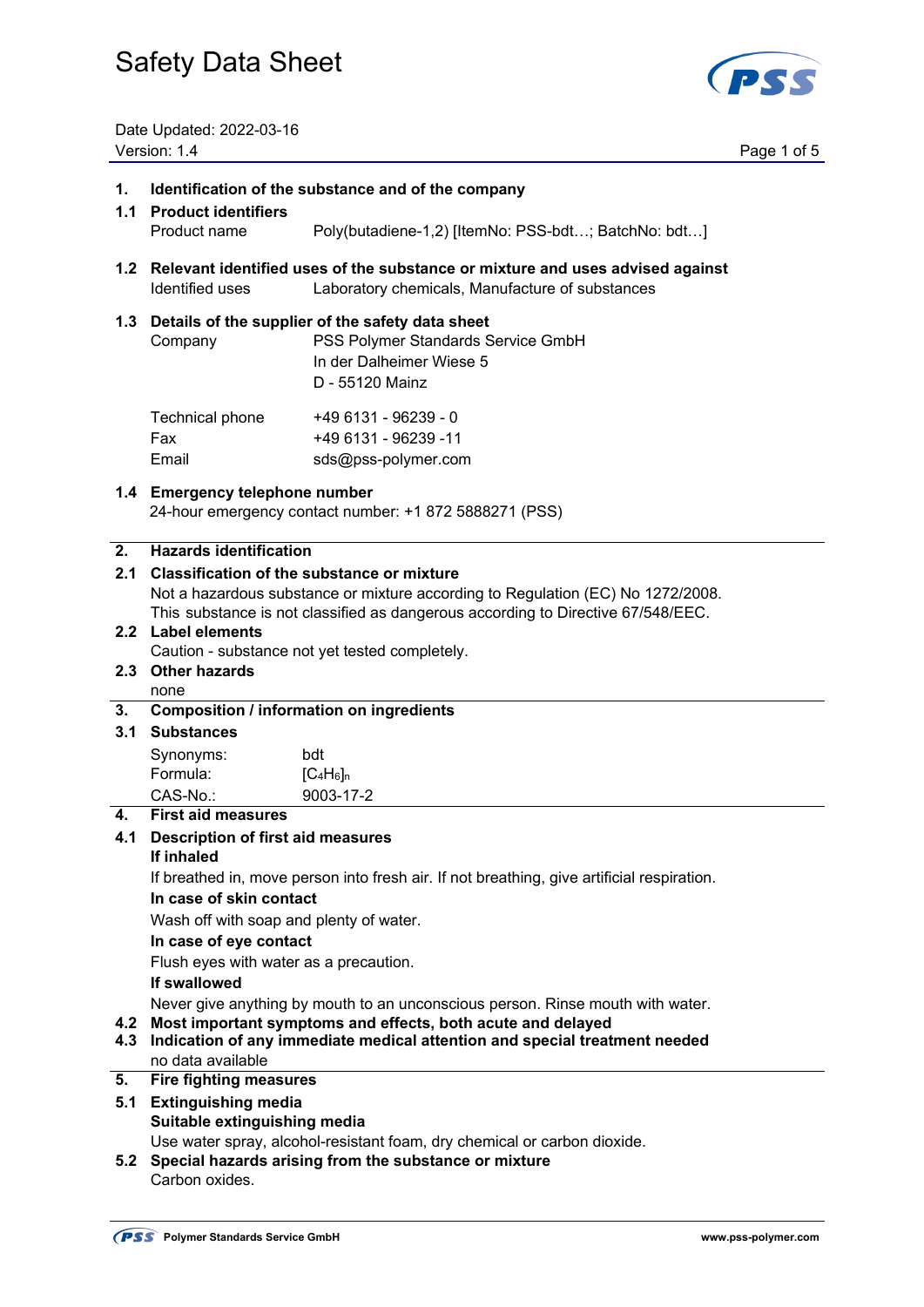| Product name:            | Poly(butadiene-1,2) |
|--------------------------|---------------------|
| Date Updated: 2022-03-16 |                     |
| Version: 1.4             |                     |



Page 2 of 5

|     | 5.3 Advice for fire fighters<br>Wear self contained breathing apparatus for fire fighting if necessary.                                                                                                                                                                                                                 |  |  |
|-----|-------------------------------------------------------------------------------------------------------------------------------------------------------------------------------------------------------------------------------------------------------------------------------------------------------------------------|--|--|
|     | 5.4 Further information                                                                                                                                                                                                                                                                                                 |  |  |
|     | no data available                                                                                                                                                                                                                                                                                                       |  |  |
| 6.  | Accidental release measures                                                                                                                                                                                                                                                                                             |  |  |
|     | 6.1 Personal precautions, protective equipment and emergency procedures                                                                                                                                                                                                                                                 |  |  |
|     | Avoid dust formation. Avoid breathing vapors, mist or gas.                                                                                                                                                                                                                                                              |  |  |
|     | 6.2 Environmental precautions                                                                                                                                                                                                                                                                                           |  |  |
|     | Do not let product enter drains.                                                                                                                                                                                                                                                                                        |  |  |
| 6.3 | Methods and materials for containment and cleaning up                                                                                                                                                                                                                                                                   |  |  |
|     | Sweep up and shovel. Keep in suitable, closed containers for disposal.                                                                                                                                                                                                                                                  |  |  |
| 6.4 | <b>Reference to other sections</b>                                                                                                                                                                                                                                                                                      |  |  |
|     | For disposal see section 13.                                                                                                                                                                                                                                                                                            |  |  |
| 7.  | <b>Handling and storage</b>                                                                                                                                                                                                                                                                                             |  |  |
|     | 7.1 Precautions for safe handling                                                                                                                                                                                                                                                                                       |  |  |
|     | Provide appropriate exhaust ventilation at places where dust is formed. Normal measures for<br>preventive fire protection.                                                                                                                                                                                              |  |  |
|     | 7.2 Conditions for safe storage, including any incompatibilities                                                                                                                                                                                                                                                        |  |  |
|     | Store in cool place. Keep container tightly closed in a dry and well-ventilated place.                                                                                                                                                                                                                                  |  |  |
|     | Handle and store under inert gas.                                                                                                                                                                                                                                                                                       |  |  |
|     | 7.3 Specific end use(s)                                                                                                                                                                                                                                                                                                 |  |  |
|     | no data available                                                                                                                                                                                                                                                                                                       |  |  |
| 8.  | Exposure controls / personal protection                                                                                                                                                                                                                                                                                 |  |  |
| 8.1 | <b>Control parameters</b>                                                                                                                                                                                                                                                                                               |  |  |
|     | Components with workplace control parameters                                                                                                                                                                                                                                                                            |  |  |
|     | 8.2 Exposure controls                                                                                                                                                                                                                                                                                                   |  |  |
|     | Appropriate engineering controls                                                                                                                                                                                                                                                                                        |  |  |
|     | General industrial hygiene practice.                                                                                                                                                                                                                                                                                    |  |  |
|     | Personal protective equipment                                                                                                                                                                                                                                                                                           |  |  |
|     | <b>Eye/face protection</b>                                                                                                                                                                                                                                                                                              |  |  |
|     | Use equipment for eye protection tested and approved under appropriate government standards<br>such as NIOSH (US) or EN 166(EU).                                                                                                                                                                                        |  |  |
|     | <b>Skin protection</b>                                                                                                                                                                                                                                                                                                  |  |  |
|     | Handle with gloves. Gloves must be inspected prior to use. Use proper glove removal technique<br>(without touching glove's outer surface) to avoid skin contact with this product. Dispose of<br>contaminated gloves after use in accordance with applicable laws and good laboratory practices.<br>Wash and dry hands. |  |  |
|     | The selected protective gloves have to satisfy the specifications of EU Directive 89/686/EEC and<br>the standard EN 374 derived from it.                                                                                                                                                                                |  |  |
|     | <b>Body Protection</b>                                                                                                                                                                                                                                                                                                  |  |  |
|     | Choose body protection in relation to its type, to the concentration and amount of dangerous<br>substances, and to the specific work-place., The type of protective equipment must be selected<br>according to the concentration and amount of the dangerous substance at the specific workplace.                       |  |  |
|     | <b>Respiratory protection</b>                                                                                                                                                                                                                                                                                           |  |  |
|     | Respiratory protection is not required. Where protection from nuisance levels of dusts are<br>desired, use type N95 (US) or type P1 (EN 143) dust masks. Use respirators and components<br>tested and approved under appropriate government standards such as NIOSH (US) or CEN<br>(EU).                                |  |  |
|     |                                                                                                                                                                                                                                                                                                                         |  |  |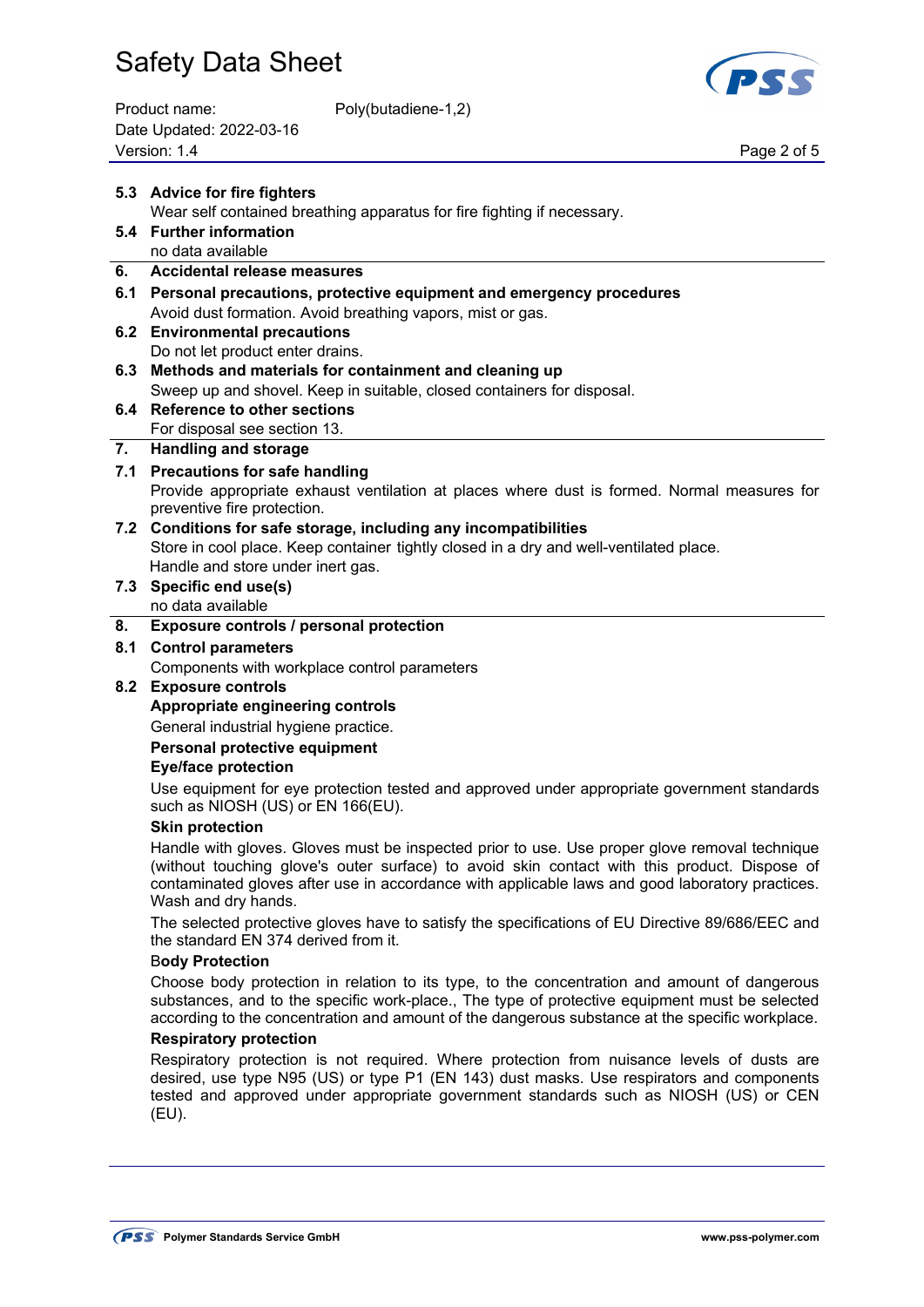Product name: Poly(butadiene-1,2) Date Updated: 2022-03-16 Page 3 of 5<br>Version: 1.4 Page 3 of 5



| 9.  | <b>Physical and chemical properties</b>                      |                   |  |
|-----|--------------------------------------------------------------|-------------------|--|
| 9.1 | Information on basic physical and chemical properties        |                   |  |
|     | Appearance                                                   | Form: solid       |  |
|     | Odour                                                        | no data available |  |
|     | <b>Odour Threshold</b>                                       | no data available |  |
|     | pH                                                           | no data available |  |
|     | Melting point/freezing point                                 | no data available |  |
|     | Initial boiling point and boiling range                      | no data available |  |
|     | <b>Flash Point</b>                                           | no data available |  |
|     | Evaporation rate                                             | no data available |  |
|     | Flammability                                                 | no data available |  |
|     | Upper/lower flammability or explosive limits                 | no data available |  |
|     | Vapour pressure                                              | no data available |  |
|     | Vapour density                                               | no data available |  |
|     | Relative density                                             | no data available |  |
|     | Water solubility                                             | no data available |  |
|     | Partition coefficient: n- Octanol/Water                      | no data available |  |
|     | Auto ignition temperature                                    | no data available |  |
|     | Decomposition temperature                                    | no data available |  |
|     | Viscosity                                                    | no data available |  |
|     | <b>Explosive properties</b>                                  | no data available |  |
|     | Oxidizing properties                                         | no data available |  |
|     | 9.2 Other safety information                                 |                   |  |
|     | no data available                                            |                   |  |
|     | 10. Stability and reactivity                                 |                   |  |
|     | 10.1 Reactivity                                              |                   |  |
|     | no data available                                            |                   |  |
|     | 10.2 Chemical stability                                      |                   |  |
|     | no data available<br>10.3 Possibility of hazardous reactions |                   |  |
|     | no data available                                            |                   |  |
|     | 10.4 Conditions to avoid                                     |                   |  |
|     | no data available                                            |                   |  |
|     | 10.5 Incompatible materials                                  |                   |  |
|     | Strong oxidizing agents                                      |                   |  |
|     | 10.6 Hazardous decomposition products                        |                   |  |
|     | Other decomposition products - no data available             |                   |  |
|     | 11. Toxicological information                                |                   |  |
|     | 11.1 Information on toxicological effects                    |                   |  |
|     | <b>Acute toxicity</b>                                        |                   |  |
|     | no data available                                            |                   |  |
|     | <b>Skin corrosion/irritation</b>                             |                   |  |
|     | no data available                                            |                   |  |
|     | Serious eye damage/eye irritation                            |                   |  |
|     | no data available                                            |                   |  |
|     | <b>Respiratory or skin sensitisation</b>                     |                   |  |
|     | no data available<br>والمتحاسب والمتحدث المتحدث ومرور        |                   |  |

**Germ cell mutagenicity** no data available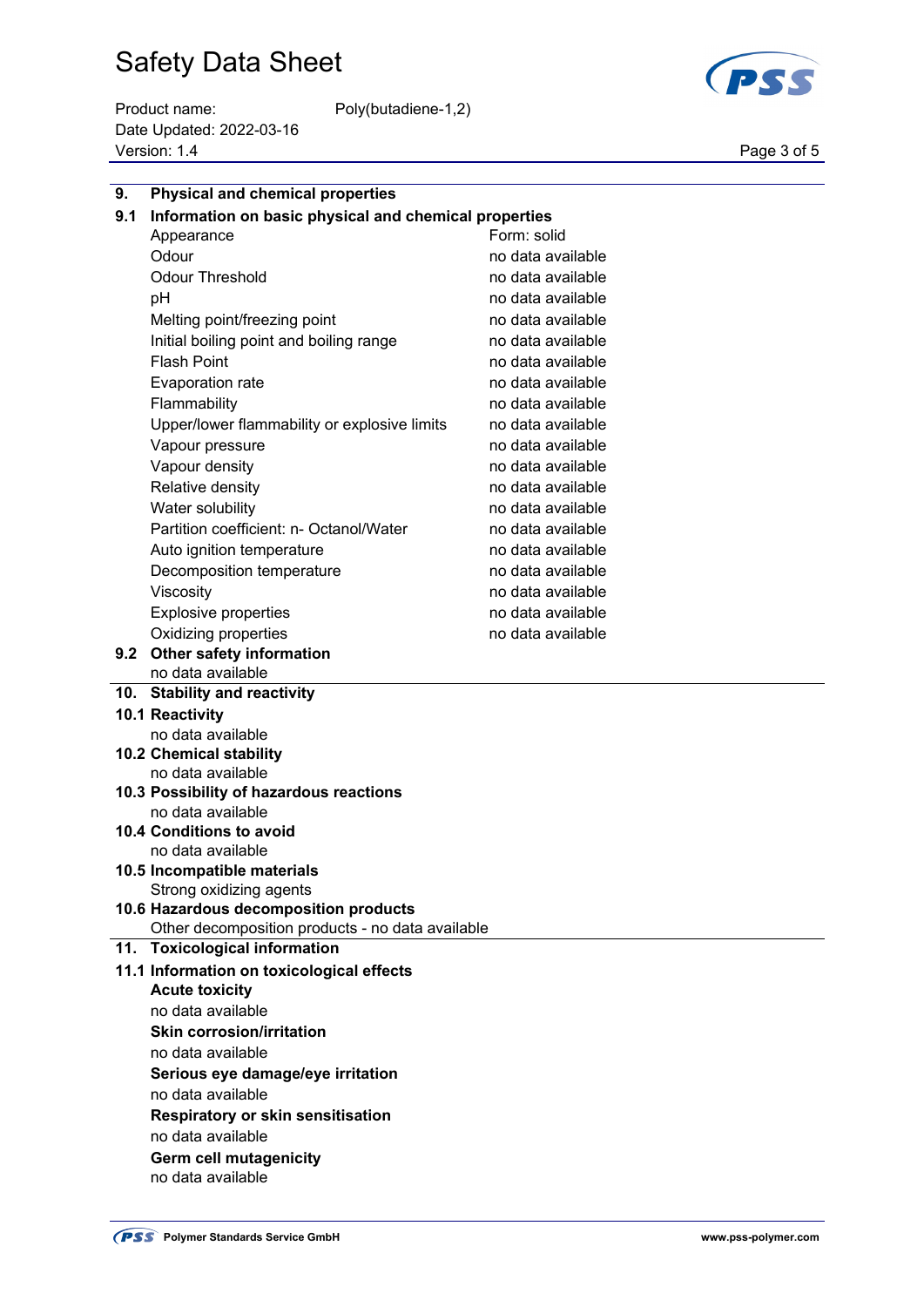| Product name:            | Poly(butadiene-1,2) |             |
|--------------------------|---------------------|-------------|
| Date Updated: 2022-03-16 |                     |             |
| Version: 1.4             |                     | Page 4 of 5 |



| Carcinogenicity |
|-----------------|
|                 |

 IARC: No component of this product present at levels greater than or equal to 0.1% is identified as probable, possible or confirmed human carcinogen by IARC.

| <b>Reproductive toxicity</b>                                               |                                                    |                                                                     |  |
|----------------------------------------------------------------------------|----------------------------------------------------|---------------------------------------------------------------------|--|
| no data available                                                          |                                                    |                                                                     |  |
| Specific target organ toxicity - single exposure                           |                                                    |                                                                     |  |
| no data available                                                          |                                                    |                                                                     |  |
|                                                                            | Specific target organ toxicity - repeated exposure |                                                                     |  |
| no data available                                                          |                                                    |                                                                     |  |
| <b>Aspiration hazard</b>                                                   |                                                    |                                                                     |  |
| no data available                                                          |                                                    |                                                                     |  |
| <b>Potential health effects</b>                                            |                                                    |                                                                     |  |
| <b>Inhalation</b>                                                          |                                                    | May be harmful if inhaled. May cause respiratory tract irritation.  |  |
| Ingestion                                                                  | May be harmful if swallowed.                       |                                                                     |  |
| <b>Skin</b>                                                                |                                                    | May be harmful if absorbed through skin. May cause skin irritation. |  |
| <b>Eyes</b>                                                                | May cause eye irritation.                          |                                                                     |  |
| <b>Additional Information</b>                                              |                                                    |                                                                     |  |
| <b>RTECS: Not available</b>                                                |                                                    |                                                                     |  |
| 12. Ecological information                                                 |                                                    |                                                                     |  |
| <b>12.1 Toxicity</b>                                                       |                                                    |                                                                     |  |
| no data available                                                          |                                                    |                                                                     |  |
| 12.2 Persistence and degradability                                         |                                                    |                                                                     |  |
| no data available                                                          |                                                    |                                                                     |  |
| 12.3 Bioaccumulative potential                                             |                                                    |                                                                     |  |
| no data available                                                          |                                                    |                                                                     |  |
| 12.4 Mobility in soil                                                      |                                                    |                                                                     |  |
| no data available                                                          |                                                    |                                                                     |  |
| 12.5 Results of PBT and vPvB assessment                                    |                                                    |                                                                     |  |
| no data available                                                          |                                                    |                                                                     |  |
| 12.6 Other adverse effects                                                 |                                                    |                                                                     |  |
| no data available                                                          |                                                    |                                                                     |  |
| 13. Disposal considerations                                                |                                                    |                                                                     |  |
| 13.1 Waste treatment methods                                               |                                                    |                                                                     |  |
| <b>Product</b>                                                             |                                                    |                                                                     |  |
| Offer surplus and non-recyclable solutions to a licensed disposal company. |                                                    |                                                                     |  |
| <b>Contaminated packaging</b>                                              |                                                    |                                                                     |  |
| Dispose of as unused product.                                              |                                                    |                                                                     |  |
| 14. Transport information                                                  |                                                    |                                                                     |  |
| 14.1 UN number                                                             |                                                    |                                                                     |  |
| ADR/RID: -                                                                 | IMDG: -                                            | IATA: -                                                             |  |
|                                                                            |                                                    |                                                                     |  |
| 14.2 UN proper shipping name                                               |                                                    |                                                                     |  |
| ADR/RID:                                                                   | Not dangerous goods                                |                                                                     |  |
| IMDG:                                                                      | Not dangerous goods                                |                                                                     |  |
| IATA:                                                                      | Not dangerous goods                                |                                                                     |  |
| 14.3 Transport hazard class(es)                                            |                                                    |                                                                     |  |
| ADR/RID: -                                                                 | IMDG: -                                            | IATA: -                                                             |  |
|                                                                            |                                                    |                                                                     |  |
| 14.4 Packaging group                                                       |                                                    |                                                                     |  |
| ADR/RID: -                                                                 | IMDG: -                                            | IATA: -                                                             |  |